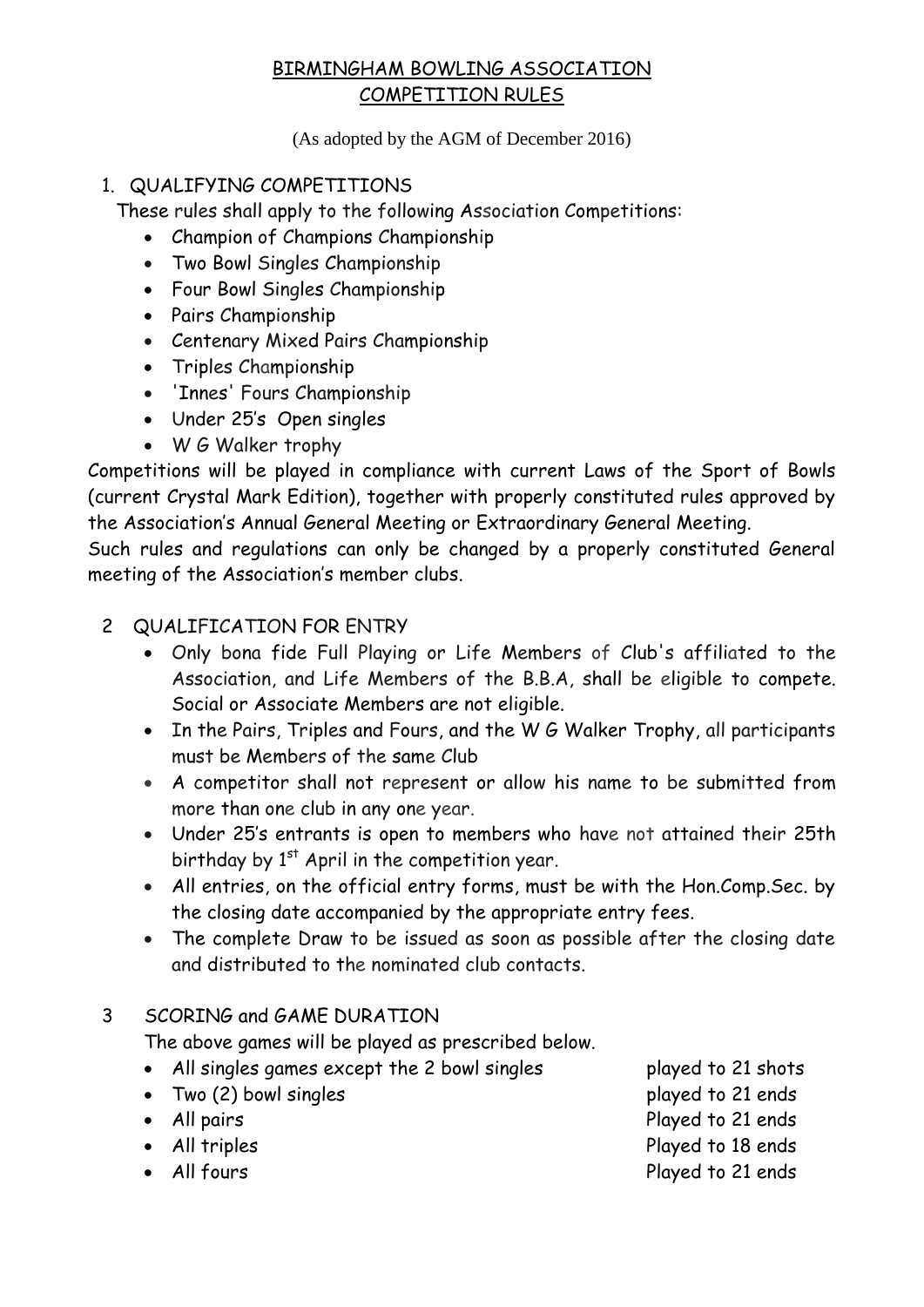(As adopted by the AGM of December 2016)

These specifications also apply to the singles, pairs, triples and fours which form the W G Walker trophy

In the event of scores being equal after the specified number of ends, an extra end will be played immediately after the last of the specified ends.

4 WALKER TROPHY

This competition shall comprise of a Team from each Member Club, consisting of 10 players who will play as a Four, a Triple, a Pair and a Four Bowl Singles all on the same green and on the same day; ends and shots as prescribed above in section 3.

Points to be awarded thus:

Each winning rink = 2 points (maximum of 8 points per team)

Each drawing rink = 1 point

If equal on points then Shots difference will apply

If teams are still tied then an extra end shall be played by the Triples team to decide the winner. If an extra end is required, it is to be played after all games have been completed and the match has resulted in a tie on points and shots difference.

If necessary, a side may comprise and the tie played with 9 players. In this event, the Four will play as per CM Law 46.2.2. A player, not present at the start of the match, who subsequently arrives, shall play in the Four in any position other than Skip. The appropriate forfeit of shots shall be applied only to that part of the score when the Four was a player short.

The Walker trophy will be played on specified dates, but can, by agreement between both participant clubs, *be brought forward to any other date.* It may also be played on the weekend following the specified date. If there is no agreement then the specified date will apply.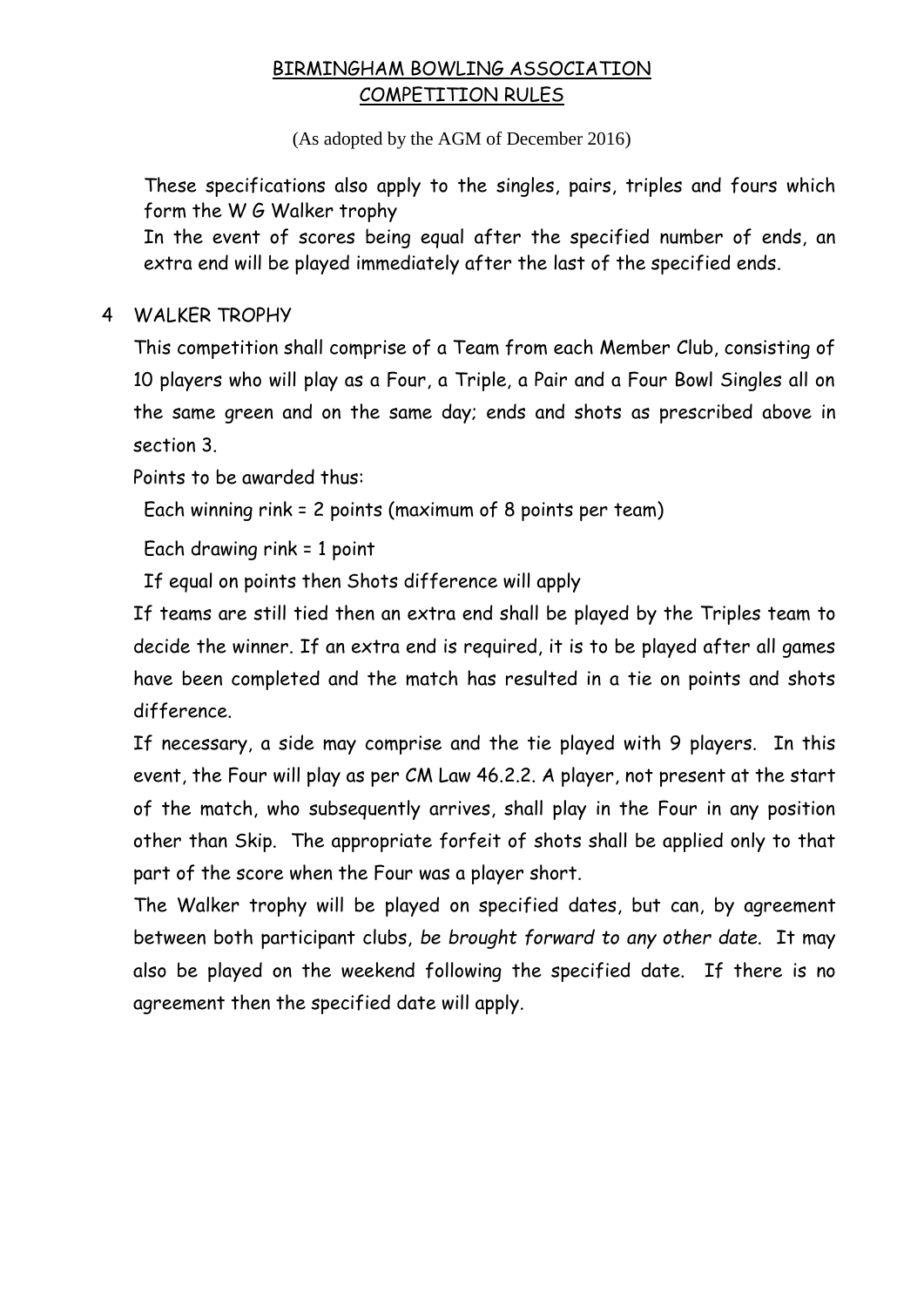(As adopted by the AGM of December 2016)

#### 5 PLAY

General Rules

- There is .nothing in the Competition Rules which stipulates that games must be played on a grass surface, but must be played outdoors.
	- Matches may be played on a regulation size green of any Birmingham Bowling Association club which is affiliated to Warwickshire County Bowls Association.
	- Fours and Triples competitions shall be played on set dates, but may be brought forward to any other date, only by mutual agreement.
	- The challenger shall provide at least 2 rinks from which the Opponent shall draw the rink for play. Failure to observe this will result in the Challenger being disqualified.
	- Before the start of play in any game, or before continuing an unfinished game on another day, one trial end may be played in each direction.
	- Competitors shall not play on the rinks available in the draw on the day of the game. The penalty for doing so will be disqualification.
	- All entrants must be able to proceed to the Final stages of any Competition. If they are unable to proceed, they must withdraw prior to the Quarter Final round. Competitors contravening this regulation will be disqualified only from that Competition in the following year.
	- In the event of a game being started but not completed before the round's end date, the last recorded score in which *eleven (11) ends* or more have been played will stand as a result.
	- Games either not started, or in which less than *eleven (11)* ends are played, may be either played, or restarted respectively, only prior to the end date of that round. If that is not possible, the game shall be decided by the toss of a coin or by mutual agreement of the two teams.
	- In event of the rule immediately above, the Hon.Comp. Sec. can sanction a reasonable extension of the time permitted, before this "coin toss" rule applies, providing both teams agree. The scores will be as they were when the game was stopped.
	- If any Competitor/s fails to appear within 30 minutes of the fixed or agreed time allowed, the opposition may claim the game. Claims must be submitted by email or text to the Hon.Comp.Sec. within forty-eight (48) hours of default. Any claim will be determined in accordance with the dispute resolution and appeals process.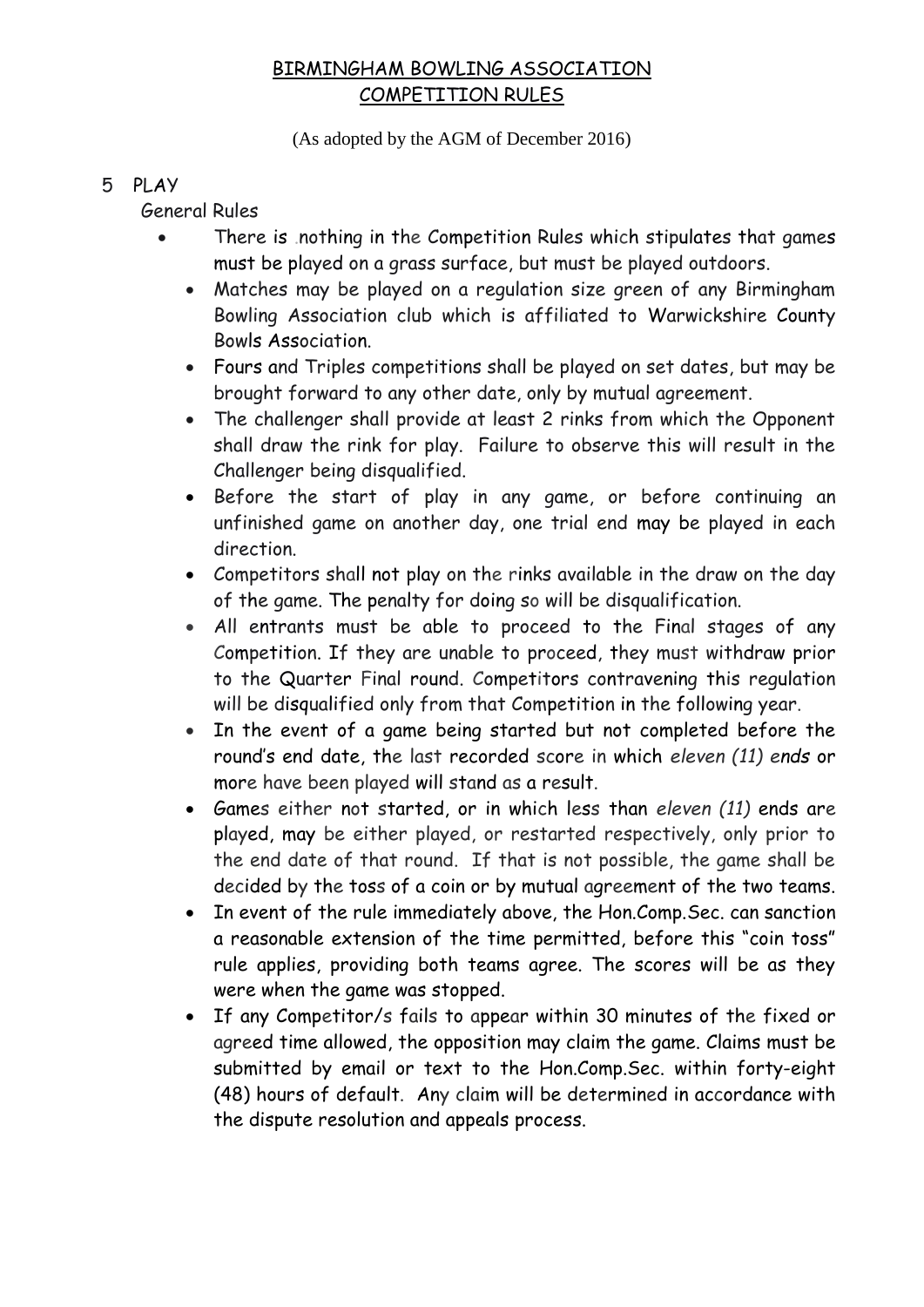(As adopted by the AGM of December 2016)

Dress Code

- Dress code for all rounds up to and including semi-finals is greys, with all players in a pair, triple, four or side, in either registered club shirts or plain white top. All players to wear the same style, i.e. all club shirts or all plain.
- All finals day games will be played in whites, with all players in a pair, triple, four or side, in either registered club shirts or plain white top. All players to wear the same style, i.e. all club shirts or all plain.

U-25 singles.

 Unless there are 4 or more entries the competition will be deemed to be "Not played", but the competition will remain open pending restoration of this minimum entry number.

The Challenger

- The Challenger is classified as the first name listed on the draw sheet.
- The Challenger shall have the choice of green; either to play on their own green, their opponent's green or a neutral outdoor venue.
- For Pairs and Singles competitions, the challenger must offer at least two dates, which shall be on or before the specified date for the completion of the round concerned played. Dates must include a weekday, and either a Saturday or Sunday. Weekday play should not start before 6.15p.m., unless by mutual agreement. Weekend play may be arranged for any start time, by mutual consent.
- Dates offered for play shall not include any National or County set dates if the opponent is involved in those competitions.

Timing of play

- The game shall be played no later than the specified end date for that particular round allowing for any player or teams involvement in County or National Competitions, as below, or inclement weather leaving the specified green unplayable.
- If the end date of any round coincides with either team's or individual's involvement on International, National or County business, then an alternative date will be set by the Hon.Comp.Sec.
- The following will be played on fixed dates

W. G. Wa1ker Trophy Men's Triples Innes Fours Semi-finals and finals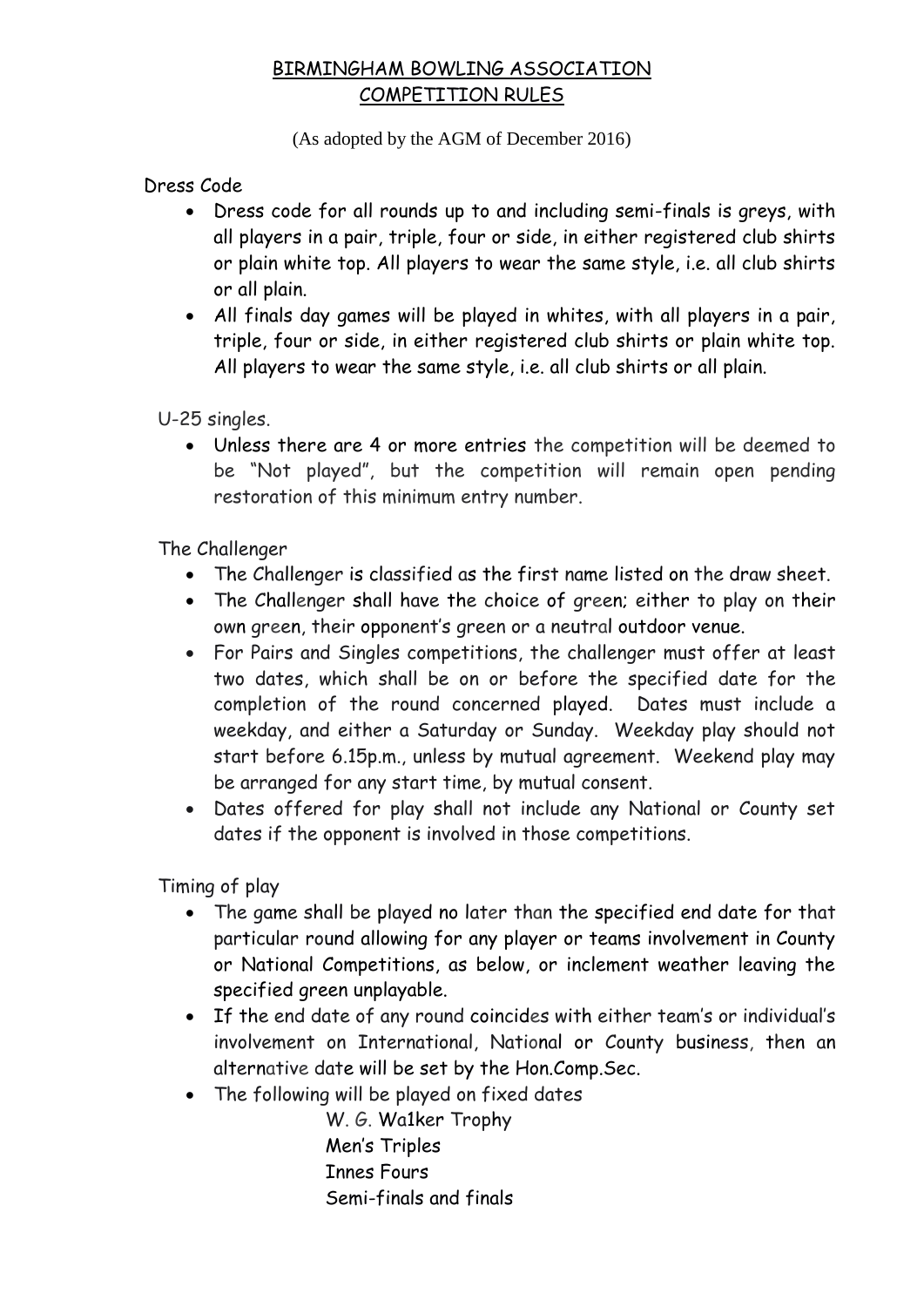(As adopted by the AGM of December 2016)

- The specified dates for the above competitions will be shown on the Association's competitions calendar issued by the Hon.Comp.Sec.
- Competitors failing to appear or arrive after the 30 minute time limit allowed on the Fixed Date, for any Fours, Triples or semi-finals rounds above shall be disqualified, except in exceptional circumstances, which will be subject of an appeal to the Hon.Comp.Sec. as above.
- Walker Trophy team player numbers are covered in Rule 4.

### 6 SUBSTITUTES

- In Pairs, Triples or Fours Competition, one substitute who has not previously played in that Competition, may be played as a substitute. Should a substitute be required in subsequent rounds only the original substitute shall be eligible to play. When a substitute plays the Hon.Comp.Sec. must be informed when the scores are reported. Failure to do this will result in disqualification from that competition.
- In Pairs, Triples or Fours, where the named entrant does not play in that entry, he/she shall not play in any other Pair, Triple or Four.
- A Competitor having once played in any Pairs, Triples or Fours partnerships shall not be eligible to play in any other Pairs, Triples or Fours partnerships, in the same season.

#### 7 INTERRUPTED OR ABANDONED GAMES

Where a game is interrupted for any reason and cannot be continued the following will apply

- A game being started but not completed before the round's end date, the last recorded score in which *eleven (11) ends* or more have been played will stand as a result.
- Games either not started, or in which less than *eleven (11)* ends are played, may be either played, or restarted respectively, only prior to the end date of that round. If that is not possible, the game shall be decided by the toss of a coin or by mutual agreement of the two teams.
- WALKER TROPHY The above will also apply to the Walker Trophy. If one or more games in the Walker Trophy have not been concluded, the specified *eleven (11) ends* Rule will apply to the affected games, which will have to be replayed with the scores in any uncompleted games carried forward, or those having completed *11 ends*, counting toward the final match result.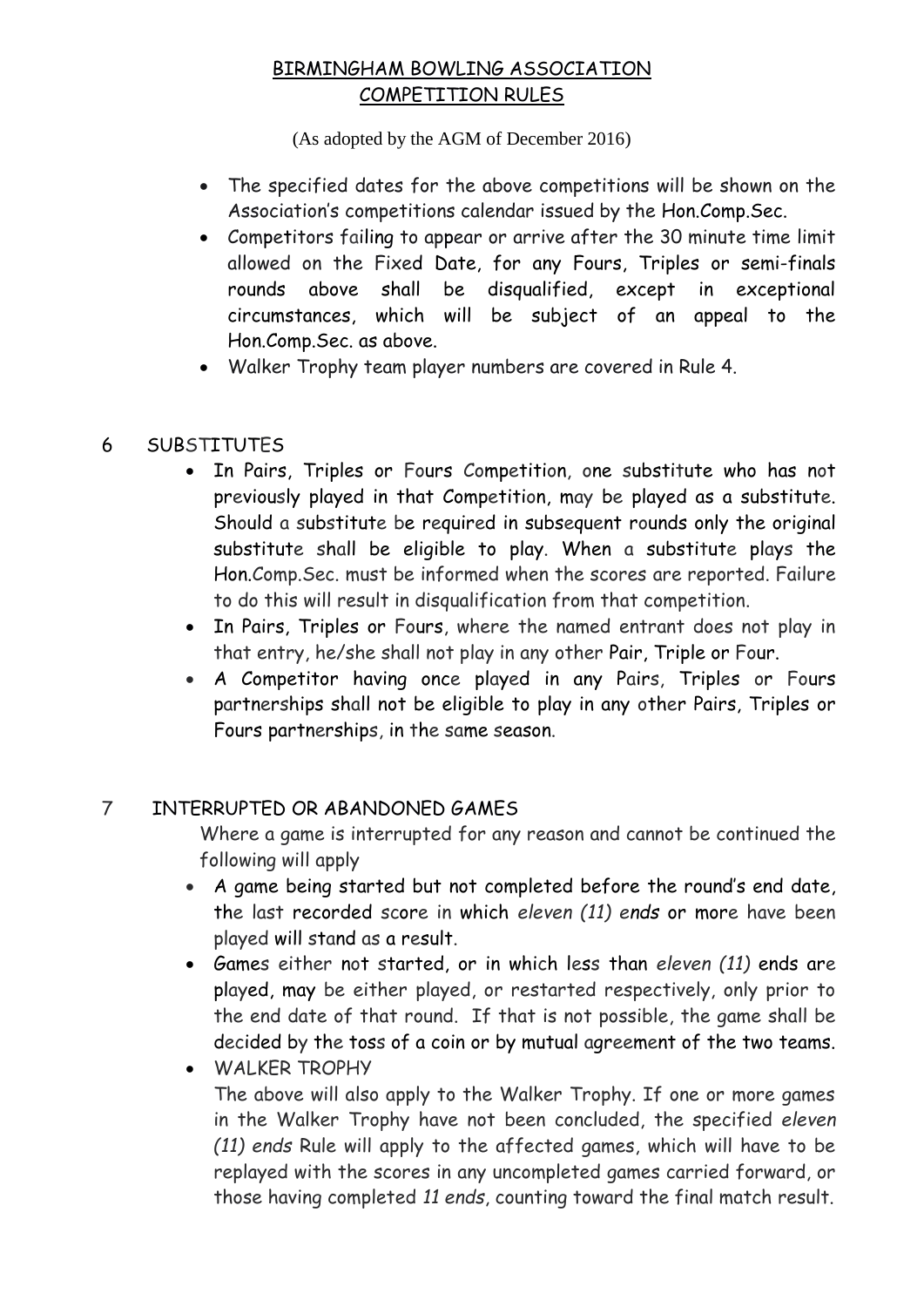(As adopted by the AGM of December 2016)

#### 8 SCORE RECORDING

It is the responsibility of the winning Skip/Singles player to advise the Hon.Comp.Sec. within twenty four (24) hours of the result of the tie.

The scores can be reported by the following means

- By email
- By text

Each winning Skip/Singles player must retain the score cards for seventy two (72) hours to allow for the resolution of any disputes.

All reports of results must include the name of the competition, the names of all the players involved and the score. Failure to include all this information can lead to errors in recording results and delays to the playing of subsequent rounds.

#### 9 SEMI-FINALS & FINALS

- Semi-Final matches will be played on greens specified by the Hon.Comp.Sec. prior to the draw being made, and published with the draw made available to competitors.
- These matches will be played on the dates designated on the Association's Competitions programme.
- Failure to play on these dates will lead to the disqualification of the players concerned from the following year's competition.
- The Finals will be played over the Saturday and Sunday of the Final's weekend as laid out in the programme, which will be scheduled, as far as practical, to avoid any player having to play two or more consecutive games.
- All players must commit to being available for the whole of the Finals weekend until such time as any and all finals in which they are involved have been completed. Failure to attend at the specified time for any game will result in award of the title to the party who attended.
- The times and dates of final games will not be rearranged, except where severe weather prevents play and causes significant delay to subsequent starting times.
- The W. G. WALKER TROPHY will be played at 10.00 a.m. on the Saturday morning of the finals weekend.